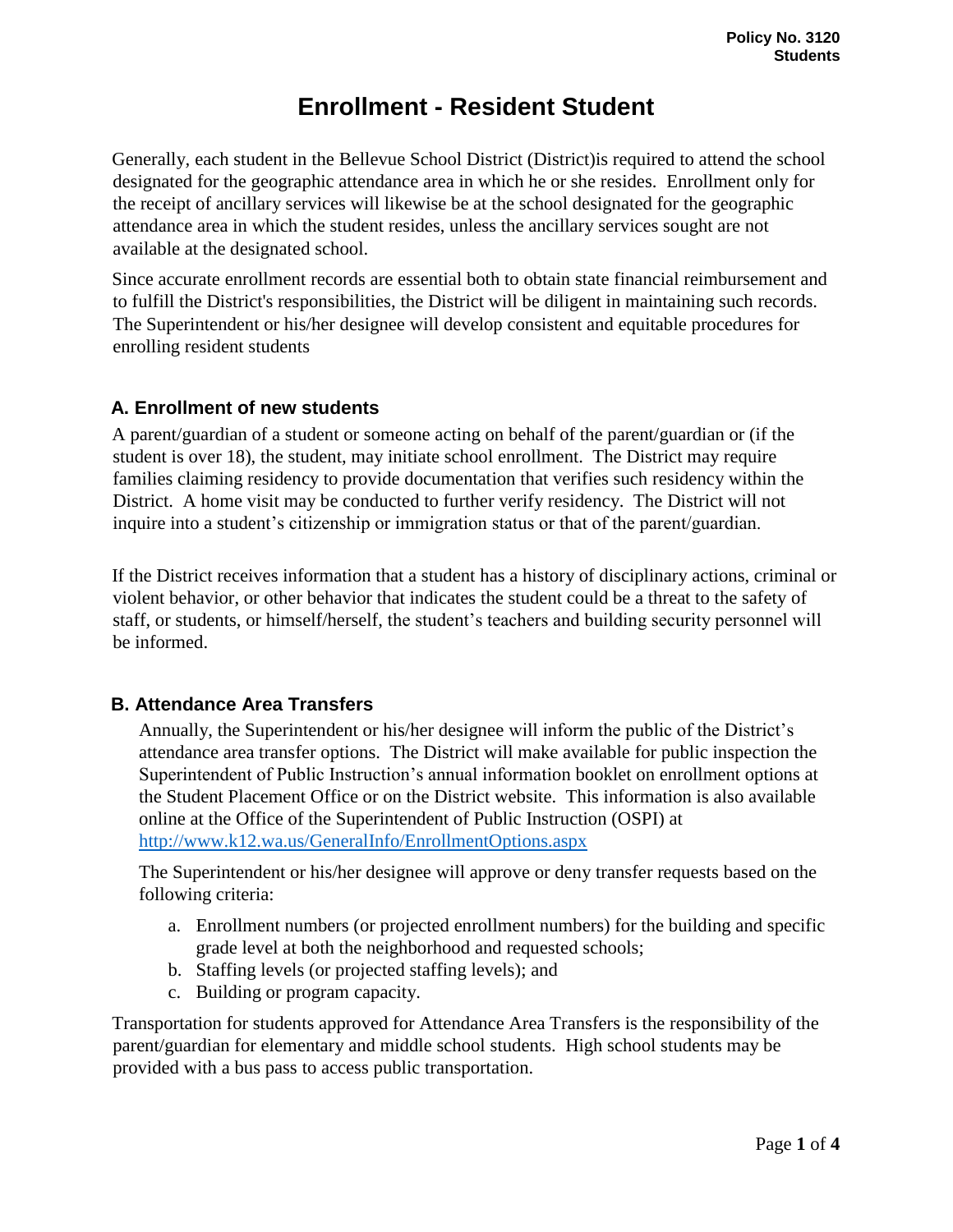Any parent/guardian or student who disagrees with the decision may follow the complaint process outlined in Policy 4220.

The Washington Interscholastic Activities Association (WIAA) eligibility rules apply to all secondary students who transfer between schools.

#### 1. **Transfer Requests for the current school year:**

Transfer Requests for the current school year will follow the criteria listed above.

#### 2. **Transfer Requests for the next school year:**

Transfers for the next school year are through Open Enrollment and the Transfer Request processes. Open Enrollment lotteries will be held and waiting lists established for all schools and grades. Transfer Requests received after the close of Open Enrollment will be added to the bottom of the Open Enrollment waiting lists in the order received. Waiting lists will be used for one school year only and new waiting lists will be created prior to the start of the next Open Enrollment period. Transfers, when granted, will commence the first day of school for the next school year and normally continue until the student complete the education program at the current level of enrollment (elementary, middle or high school.)

**Open Enrollment** – The purpose of Open Enrollment is to grant choice regarding enrollment in schools in the District. Open Enrollment is for resident students only. The dates of Open Enrollment will be posted on the District website each year.

a. **Transfer Requests for the next school year** – Following the completion of Open Enrollment, requests from resident students to transfer schools for the next school year will be processed through the Transfer Request Process.

# **C. Choice School and Program Enrollment**

1. Each year, the Superintendent or his/her designee will establish a specific time to accept Choice School and Program applications for the next school year and will publish it on the District website.

2. Resident students will receive first priority for admission to Choice School and Programs. Students may be required to provide proof of residency to apply.

3. Students will be admitted to specific grade levels – kindergarten for elementary programs and 6<sup>th</sup> grade for secondary programs.

4. Siblings of students currently enrolled in the Choice School or Program will be prioritized (sibling priority) over other applicants provided that both siblings will attend the school or program together for a minimum of one year.

5. If there are more applicants than space available, lotteries will be conducted. Students not admitted will be placed on a waiting list in the order drawn in the lottery.

6. Admission, when granted, will commence the first day of the next school year and normally continues until the student completes the educational program.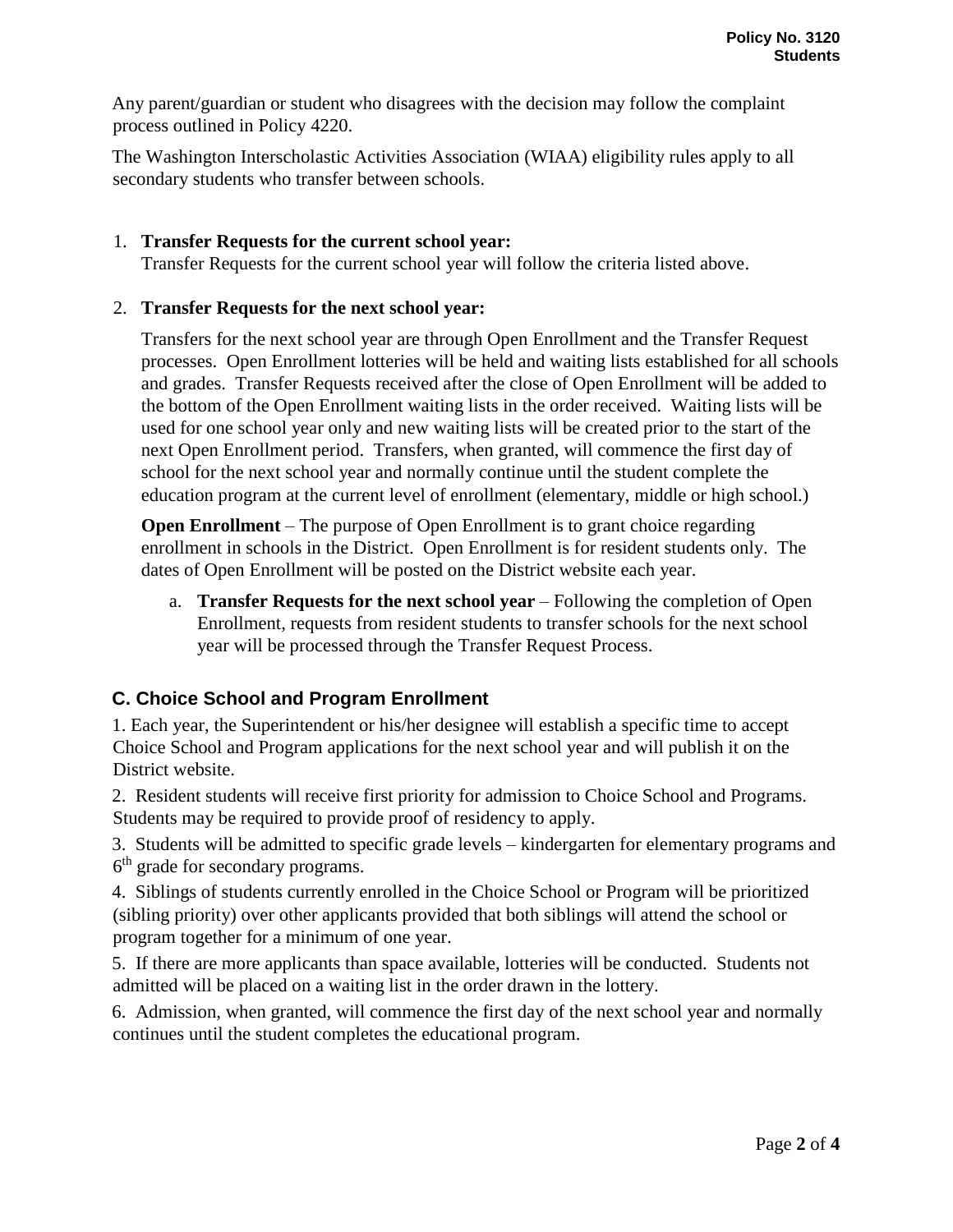# **D. District Determined Placement**

The District reserves the right to and may assign students to attend particular schools or programs for specific reasons. These reasons include, but are not limited to:

- 1. Establish a plan for re-entry as a result of a suspension or expulsion;
- 2. Provide appropriate programming for special needs students;
- 3. Protect the health or safety of either the assigned student or other students or staff;
- 4. Avoid or lessen program disruption; and/or
- 5. Meet student's social, emotional, behavioral and/or academic needs.

Any student or parent/guardian who disagrees with a District Determined Placement to a school other than the student's attendance area school may follow the complaint process outlined in Procedure 4220P.

## **E. Children of Fulltime Employees of the Bellevue School District**

Children of fulltime certificated or classified employees (regardless of residency status) shall be afforded enrollment rights consistent with RCW 28A.225.225.

## **F. Students Experiencing Homelessness**

Students experiencing homelessness shall be allowed to remain in the District as required by law and outlined in Policy 3115.

#### **G. Enrollment in Special Programs**

The District will define legally compliant, fair and consistent procedures for enrollment of students in special programs.

| <b>Cross Reference:</b> | Board Policy 2255 | <b>Alternative Learning Experience Programs</b>   |
|-------------------------|-------------------|---------------------------------------------------|
|                         | Board Policy 3141 | Enrollment – Nonresident Students                 |
|                         | Board Policy 3115 | Homeless Students: Enrollment Rights and Services |
|                         |                   | <b>Complaints Concerning Staff or Students</b>    |
|                         | Board Policy 4220 |                                                   |
| Legal References:       | RCW 28A.225.215   | Enrollment of children without legal residences   |
|                         | 28A.225.225       | <b>Enrolling Children of Employees</b>            |
|                         | 28A.225.270       | Intradistrict enrollment options policies         |
|                         | 28A.225.290       | Enrollment options information booklet            |
|                         | 28A.225.300       | Enrollment options information to parents         |
|                         | WAC 392-121-108   | Definitions — Enrollment exclusions               |
|                         | 392-121-122       | Definitions — Full-time equivalent students       |
|                         | 392-121-182       | Alternative learning experience requirements      |
|                         | 392-169-022       | Running start student — definition                |
|                         |                   |                                                   |